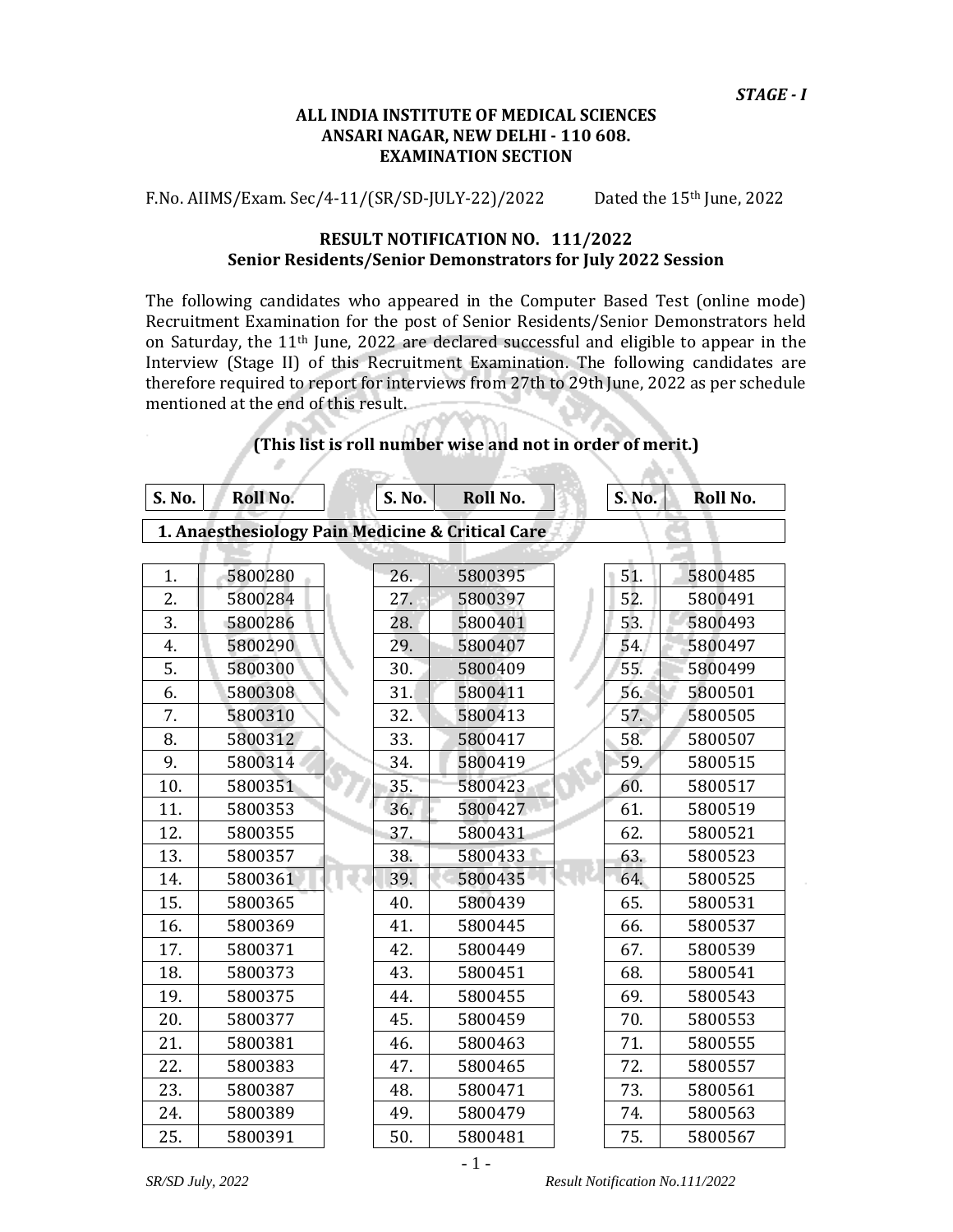| 76.            | 5800569 |  |  |  |
|----------------|---------|--|--|--|
| 77.            | 5800575 |  |  |  |
| 78.            | 5800577 |  |  |  |
| 79.            | 5800579 |  |  |  |
| 80.            | 5800581 |  |  |  |
| 81.            | 5800585 |  |  |  |
| 82.            | 5800589 |  |  |  |
| 5800591<br>83. |         |  |  |  |

| 84. | 5800595 |
|-----|---------|
| 85. | 5800597 |
| 86. | 5800599 |
| 87. | 5800601 |
| 88. | 5801600 |
| 89. | 5801604 |
| 90. | 5801606 |
| 91. | 5801608 |
|     |         |

| 92. | 5801614 |
|-----|---------|
| 93. | 5801672 |
| 94. | 5801813 |
| 95. | 5801901 |
| 96. | 5801905 |
| 97. | 5801907 |
| 98. | 5801911 |
|     |         |

9. 5801218 10. 5801220 11. 5801900

# **2. Onco.Anaesthesiology**

|               | 5801196 |
|---------------|---------|
| $\mathcal{L}$ | 5801200 |
| З.            | 5801202 |
|               | 5801204 |

| .5. | 5801208 |  |
|-----|---------|--|
| 6.  | 5801210 |  |
|     | 5801212 |  |
| 8   | 5801216 |  |
|     |         |  |

**3.** Pallia

| 3. Palliative Medicine     |                          |
|----------------------------|--------------------------|
|                            |                          |
| 5801560                    | 5801562<br>5801564<br>2. |
|                            |                          |
| 4. Cardiac-Anaesthesiology |                          |
|                            |                          |
| 5801510                    | 5801512<br>2.            |
|                            |                          |
| 5. Neuro-Anaesthesiology   |                          |
|                            |                          |

| 5801484 | J.    | 5801488 | . | 5801494 |
|---------|-------|---------|---|---------|
| 5801486 | 4<br> | 5801490 |   |         |

### **6. RadioDiagnosis and Interventional Radiology**

| 1.  | 5800346 | 16. | 5800931 | 31. | 5801023 |
|-----|---------|-----|---------|-----|---------|
| 2.  | 5800824 | 17. | 5800933 | 32. | 5801037 |
| 3.  | 5800826 | 18. | 5800943 | 33. | 5801045 |
| 4.  | 5800838 | 19. | 5800951 | 34. | 5801049 |
| 5.  | 5800840 | 20. | 5800953 | 35. | 5801055 |
| 6.  | 5800854 | 21. | 5800955 | 36. | 5801057 |
| 7.  | 5800856 | 22. | 5800961 | 37. | 5801061 |
| 8.  | 5800860 | 23. | 5800963 | 38. | 5801063 |
| 9.  | 5800862 | 24. | 5800965 | 39. | 5801067 |
| 10. | 5800903 | 25. | 5800971 | 40. | 5801081 |
| 11. | 5800907 | 26. | 5800987 | 41. | 5801729 |
| 12. | 5800909 | 27. | 5801003 | 42. | 5801731 |
| 13. | 5800911 | 28. | 5801011 | 43. | 5801735 |
| 14. | 5800917 | 29. | 5801013 | 44. | 5801855 |
| 15. | 5800929 | 30. | 5801015 | 45. | 5801863 |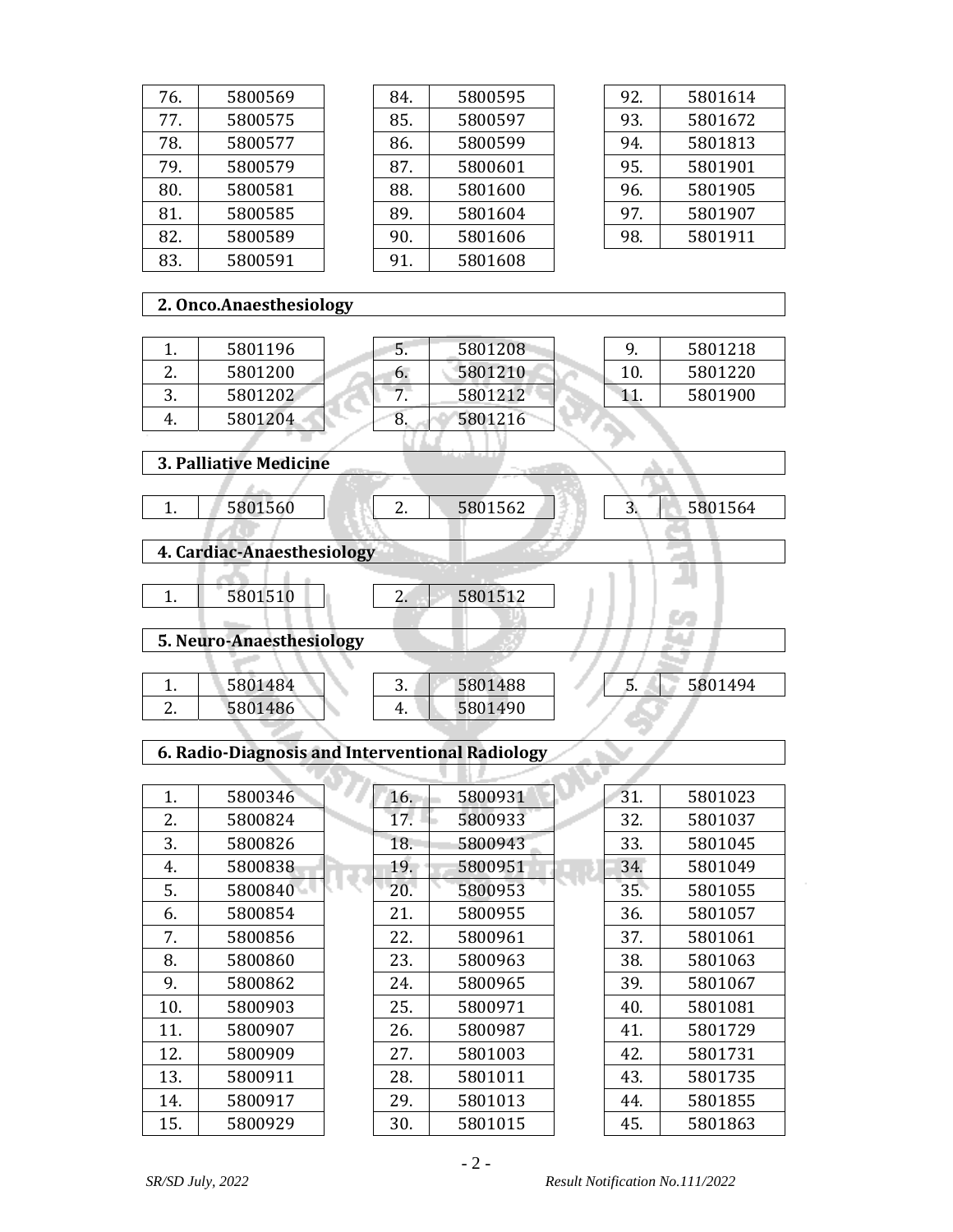| 46. | 5801869                                                  |     |                       |     |         |
|-----|----------------------------------------------------------|-----|-----------------------|-----|---------|
|     | 7. Cardiovascular Radiology & Endovascular Interventions |     |                       |     |         |
|     |                                                          |     |                       |     |         |
| 1.  | 5801410                                                  | 3.  | 5801418               | 5.  | 5801422 |
| 2.  | 5801416                                                  | 4.  | 5801420               |     |         |
|     |                                                          |     |                       |     |         |
|     | 8. Neuroimaging & Interventional Neuro-Radiology         |     |                       |     |         |
| 1.  | 5801296                                                  | 4.  | 5801304               | 7.  | 5801312 |
| 2.  | 5801298                                                  | 5.  | 5801308               | 8.  | 5801314 |
| 3.  | 5801300                                                  | 6.  | 5801310               | 9.  | 5801653 |
|     |                                                          |     |                       |     |         |
|     | 9. Orthopaedics                                          |     |                       |     |         |
|     |                                                          |     |                       |     |         |
| 1.  | 5800017                                                  | 13. | 5800103               | 25. | 5800231 |
| 2.  | 5800021                                                  | 14. | 5800127               | 26. | 5800233 |
| 3.  | 5800025                                                  | 15. | 5800149               | 27. | 5800235 |
| 4.  | 5800037                                                  | 16. | 5800155               | 28. | 5800255 |
| 5.  | 5800051                                                  | 17. | 5800157               | 29. | 5800261 |
| 6.  | 5800057                                                  | 18. | 5800171               | 30. | 5800275 |
| 7.  | 5800067                                                  | 19. | 5800181               | 31. | 5800289 |
| 8.  | 5800069                                                  | 20. | 5800187               | 32. | 5800291 |
| 9.  | 5800071                                                  | 21. | 5800189               | 33. | 5800297 |
| 10. | 5800079                                                  | 22. | 5800197               | 34. | 5801687 |
| 11. | 5800081                                                  | 23. | 5800199               | 35. | 5801693 |
| 12. | 5800089                                                  | 24. | 5800215               |     |         |
|     |                                                          |     |                       |     |         |
|     | 10. Pharmacology                                         |     |                       |     |         |
|     |                                                          |     | No candidate appeared |     |         |
|     |                                                          |     |                       |     |         |
|     | 11. Prosthodontics (CDER)                                |     |                       |     |         |
|     |                                                          |     |                       |     |         |
| 1.  | 5800764                                                  | 3.  | 5800814               | 5.  | 5801826 |
| 2.  | 5800808                                                  | 4.  | 5801824               |     |         |
|     | 12. Conservative & Endodontics (CDER)                    |     |                       |     |         |
|     |                                                          |     |                       |     |         |
| 1.  | 5800980                                                  | 3.  | 5800990               | 5.  | 5801862 |
| 2.  | 5800988                                                  | 4.  | 5801750               |     |         |
|     |                                                          |     |                       |     |         |
|     | 13. Orthodontics (CDER)                                  |     |                       |     |         |
| 1.  | 5800712                                                  | 3.  | 5800726               | 5.  | 5800730 |
| 2.  | 5800724                                                  | 4.  | 5800728               | 6.  | 5801631 |
|     |                                                          |     |                       |     |         |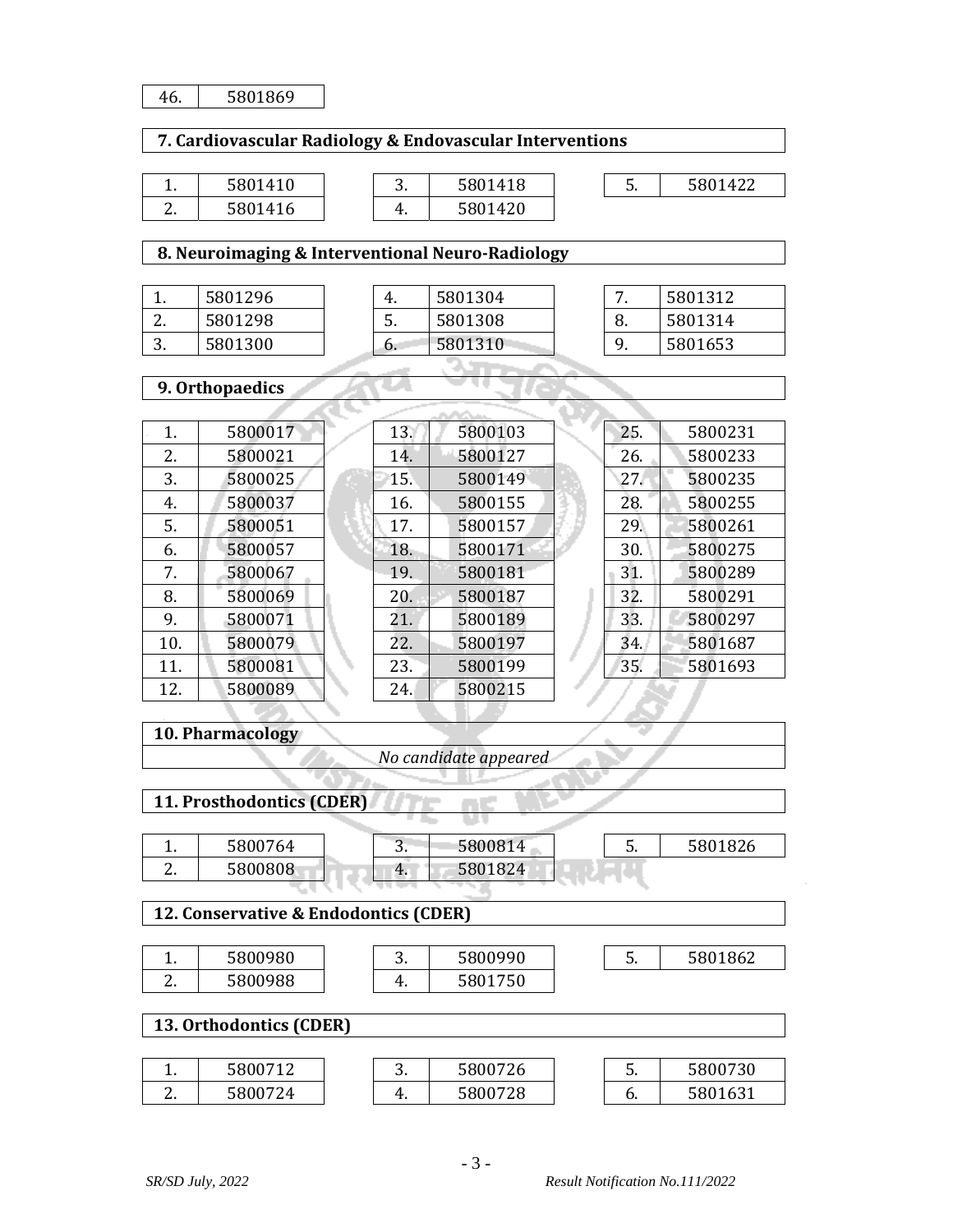|                                                              | <b>14. Community Dentistry (CDER)</b> |  |     |         |  |     |         |  |  |
|--------------------------------------------------------------|---------------------------------------|--|-----|---------|--|-----|---------|--|--|
| 1.                                                           | 5801566                               |  | 2.  | 5801568 |  | 3.  | 5801665 |  |  |
|                                                              |                                       |  |     |         |  |     |         |  |  |
|                                                              | 15. Oral & Max. Surgery (CDER)        |  |     |         |  |     |         |  |  |
|                                                              |                                       |  |     |         |  |     |         |  |  |
| 1.                                                           | 5801458                               |  | 3.  | 5801464 |  | 5.  | 5801468 |  |  |
| 2.                                                           | 5801460                               |  | 4.  | 5801466 |  | 6.  | 5801758 |  |  |
| 16. Critical & Intensive Care (Burn & Plastic Surgery Block) |                                       |  |     |         |  |     |         |  |  |
|                                                              |                                       |  |     |         |  |     |         |  |  |
| 1.                                                           | 5801516                               |  | 2.  | 5801518 |  | 3.  | 5801520 |  |  |
|                                                              |                                       |  |     |         |  |     |         |  |  |
|                                                              | 17. Medical Oncology                  |  |     |         |  |     |         |  |  |
|                                                              |                                       |  |     |         |  |     |         |  |  |
| 1.                                                           | 5801088                               |  | 5.  | 5801098 |  | 9.  | 5801106 |  |  |
| 2.                                                           | 5801090                               |  | 6.  | 5801100 |  | 10. | 5801108 |  |  |
| 3.                                                           | 5801092                               |  | 7.  | 5801102 |  | 11. | 5801110 |  |  |
| 4.                                                           | 5801096                               |  | 8.  | 5801104 |  |     |         |  |  |
|                                                              |                                       |  |     |         |  |     |         |  |  |
|                                                              | <b>18. Radiation Oncology</b>         |  |     |         |  |     |         |  |  |
|                                                              |                                       |  |     |         |  |     |         |  |  |
| 1.                                                           | 5800402                               |  | 5.  | 5800448 |  | 9.  | 5800474 |  |  |
| 2.                                                           | 5800424                               |  | 6.  | 5800450 |  | 10. | 5801810 |  |  |
| 3.                                                           | 5800428                               |  | 7.  | 5800462 |  |     |         |  |  |
| 4.                                                           | 5800444                               |  | 8.  | 5800468 |  |     |         |  |  |
|                                                              | 19. Medicine                          |  |     |         |  |     |         |  |  |
|                                                              |                                       |  |     |         |  |     |         |  |  |
| 1.                                                           | 5800212                               |  | 6.  | 5800278 |  | 11. | 5801567 |  |  |
| 2.                                                           | 5800214                               |  | 7.  | 5801523 |  | 12. | 5801579 |  |  |
| 3.                                                           | 5800216                               |  | 8.  | 5801551 |  | 13. | 5801779 |  |  |
| 4.                                                           | 5800226                               |  | 9.  | 5801557 |  | 14. | 5801891 |  |  |
| 5.                                                           | 5800254                               |  | 10. | 5801561 |  | 15. | 5801897 |  |  |
|                                                              |                                       |  |     |         |  |     |         |  |  |
|                                                              | <b>20. Emergency Medicine</b>         |  |     |         |  |     |         |  |  |
|                                                              |                                       |  |     |         |  |     |         |  |  |
| 1.                                                           | 5801172                               |  | 5.  | 5801184 |  | 9.  | 5801192 |  |  |
| 2.                                                           | 5801174                               |  | 6.  | 5801186 |  | 10. | 5801722 |  |  |
| 3.                                                           | 5801176                               |  | 7.  | 5801188 |  | 11. | 5801728 |  |  |
| 4.                                                           | 5801182                               |  | 8.  | 5801190 |  |     |         |  |  |
|                                                              | 21. Medicine Trauma                   |  |     |         |  |     |         |  |  |
|                                                              |                                       |  |     |         |  |     |         |  |  |
| 1.                                                           | 5801318                               |  | 3.  | 5801322 |  | 5.  | 5801326 |  |  |
| 2.                                                           | 5801320                               |  | 4.  | 5801324 |  | 6.  | 5801328 |  |  |
|                                                              |                                       |  |     |         |  |     |         |  |  |

- 4 -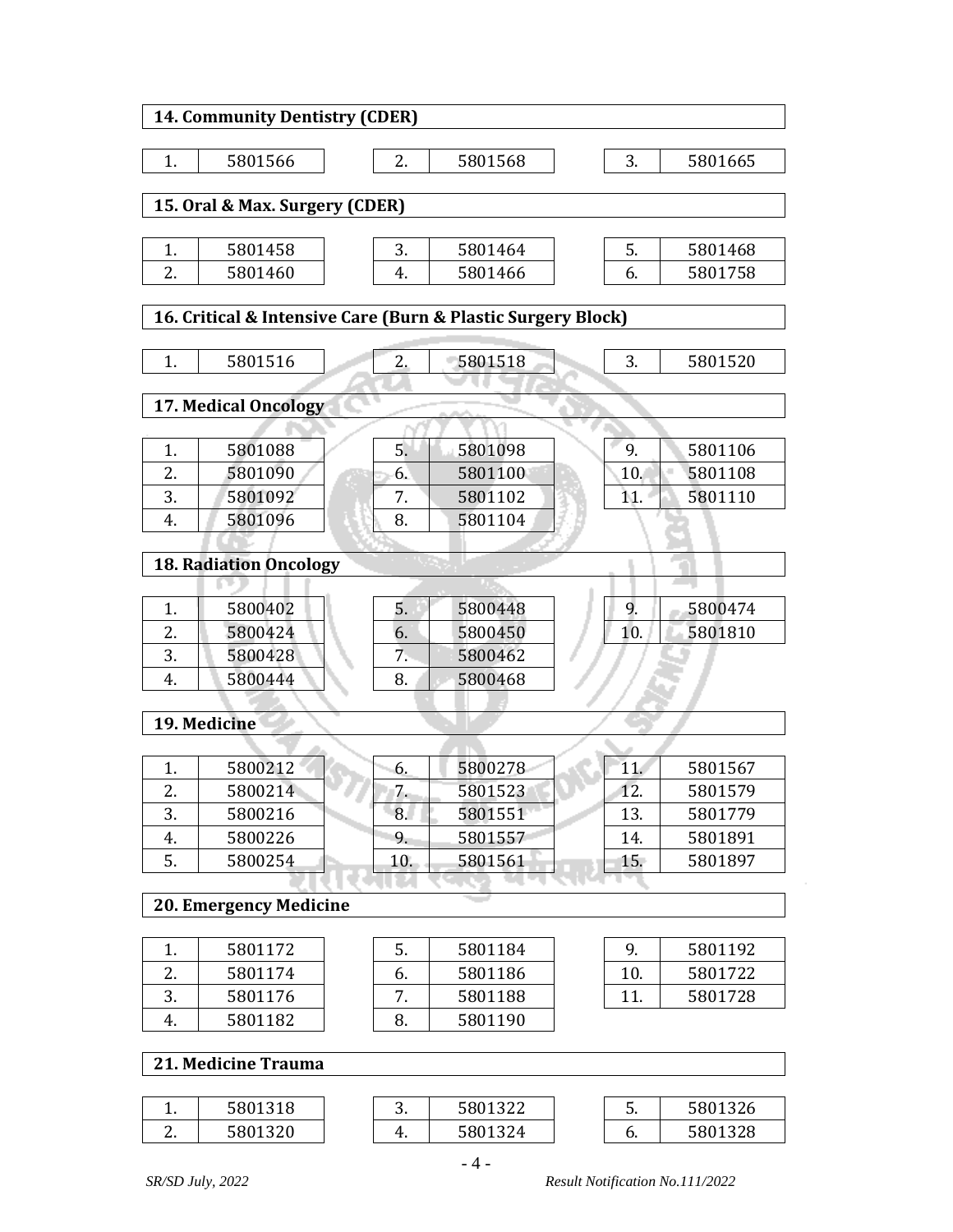|    | 5801330 |     | 5801334 |
|----|---------|-----|---------|
| υ. | 5801332 | τv. | 801923: |

 **22. Rheumatology**

| 5801542 |  | 5801546 |
|---------|--|---------|
| 5801544 |  | 5801916 |

 **23. Geriatric Medicine**

 **24. NeuroSurgery**

|    | 5801276 |
|----|---------|
| 2  | 5801278 |
| २  | 5801280 |
| 4. | 5801282 |
| 5. | 5801284 |
|    |         |

#### **25. Paediatrics**

| 1.  | 5801091 | 16. | 5801187 | 31. | 5801477 |
|-----|---------|-----|---------|-----|---------|
| 2.  | 5801095 | 17. | 5801191 | 32. | 5801485 |
| 3.  | 5801099 | 18. | 5801207 | 33. | 5801487 |
| 4.  | 5801105 | 19. | 5801211 | 34. | 5801491 |
| 5.  | 5801115 | 20. | 5801215 | 35. | 5801505 |
| 6.  | 5801125 | 21. | 5801219 | 36. | 5801511 |
| 7.  | 5801129 | 22. | 5801221 | 37. | 5801513 |
| 8.  | 5801131 | 23. | 5801229 | 38. | 5801515 |
| 9.  | 5801139 | 24. | 5801243 | 39. | 5801630 |
| 10. | 5801143 | 25. | 5801247 | 40. | 5801707 |
| 11. | 5801149 | 26. | 5801453 | 41. | 5801711 |
| 12. | 5801151 | 27. | 5801459 | 42. | 5801713 |
| 13. | 5801165 | 28. | 5801461 | 43. | 5801715 |
| 14. | 5801179 | 29. | 5801465 | 44. | 5801717 |
| 15. | 5801183 | 30. | 5801475 |     |         |

6. 5801286 7. 5801288 8. 5801292 9. 5801294 10. 5801599

a. ter. न्ताइए

w

### **26. Paediatrics Surgery**

*No candidate applied*

### **27. Dermatology & Venereology**

| 5800348 |
|---------|
| 5800610 |
| 5800614 |

|    | 5800616 |  |
|----|---------|--|
| 5. | 5800620 |  |
| h. | 5800630 |  |

|    | 5800636 |
|----|---------|
| 8. | 5800648 |
| q  | 5800868 |

11. 5801601 12. 5801792 13. 5801794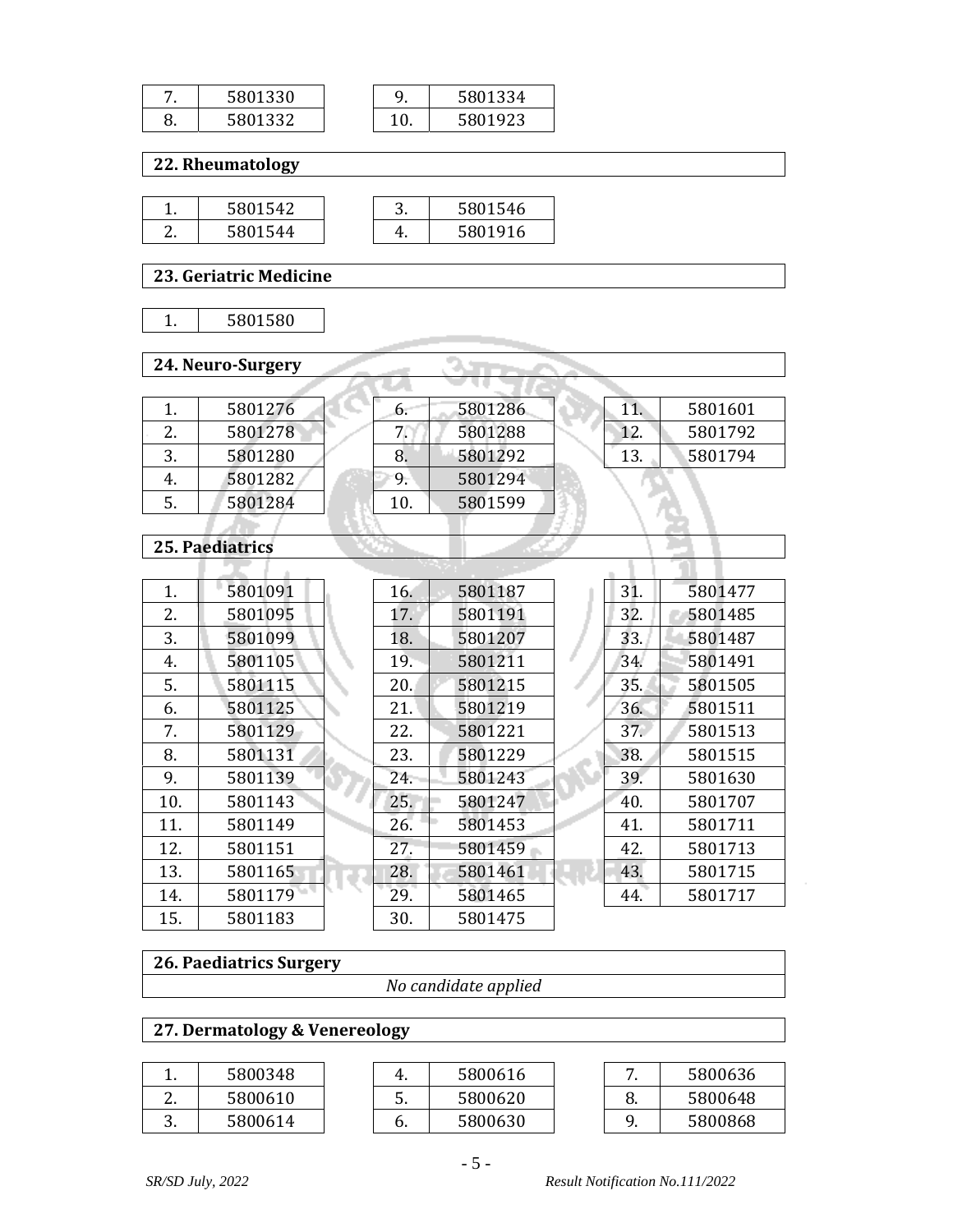| 10. | 5800890                      | 11.      | 5800896 | 12. | 5801890 |
|-----|------------------------------|----------|---------|-----|---------|
|     | <b>28. Forensic Medicine</b> |          |         |     |         |
|     |                              |          |         |     |         |
| 1.  | 5801424                      | 3.       | 5801428 | 5.  | 5801432 |
| 2.  | 5801426                      | 4.       | 5801430 | 6.  | 5801434 |
|     |                              |          |         |     |         |
|     | 29. Lab. Oncology            |          |         |     |         |
|     |                              |          |         |     |         |
| 1.  | 5801252                      | 3.       | 5801260 | 5.  | 5801268 |
| 2.  | 5801254                      | 4.       | 5801262 | 6.  | 5801270 |
|     | <b>30. Medical Physics</b>   |          |         |     |         |
|     |                              |          |         |     |         |
| 1.  | 5801474                      | 3.       | 5801478 | 5.  | 5801637 |
| 2.  | 5801476                      | 4.       | 5801482 | 6.  | 5801639 |
|     |                              |          |         |     |         |
|     | 31. Pathology                |          |         |     |         |
|     |                              |          |         |     |         |
| 1.  | 5800006                      | 6.       | 5800058 | 11. | 5800313 |
| 2.  | 5800020                      | 7.       | 5800062 | 12. | 5800321 |
| 3.  | 5800022                      | 8.       | 5800070 | 13. | 5800327 |
| 4.  | 5800050                      | 9.       | 5800074 | 14. | 5800341 |
| 5.  | 5800054                      | 10.      | 5800076 | 15. | 5801844 |
|     |                              |          |         |     |         |
|     | <b>32. Pulmonary Medicne</b> |          |         |     |         |
|     |                              |          |         |     |         |
| 1.  | 5801062                      | 3.       | 5801072 | 5.  | 5801084 |
| 2.  | 5801066                      | 4.       | 5801080 | 6.  | 5801086 |
|     | 33. Lab Medicine             |          |         |     |         |
|     |                              | s<br>وال |         |     |         |
| 1.  | 5801338                      | 4.       | 5801344 | 7.  | 5801352 |
| 2.  | 5801340                      | 5.       | 5801348 | 8.  | 5801804 |
| 3.  | 5801342                      | 6.       | 5801350 |     |         |
|     |                              |          | - -     |     |         |
|     | 34. Microbiology             |          |         |     |         |
| 1.  | 5800904                      | 4.       | 5800944 | 7.  | 5801635 |
| 2.  | 5800910                      | 5.       | 5800950 |     |         |
| 3.  | 5800912                      | 6.       | 5801249 |     |         |
|     |                              |          |         |     |         |
|     | 35. Urology                  |          |         |     |         |
|     |                              |          |         |     |         |
| 1.  | 5801394                      | 3.       | 5801404 |     |         |

2. 5801402

4. 5801406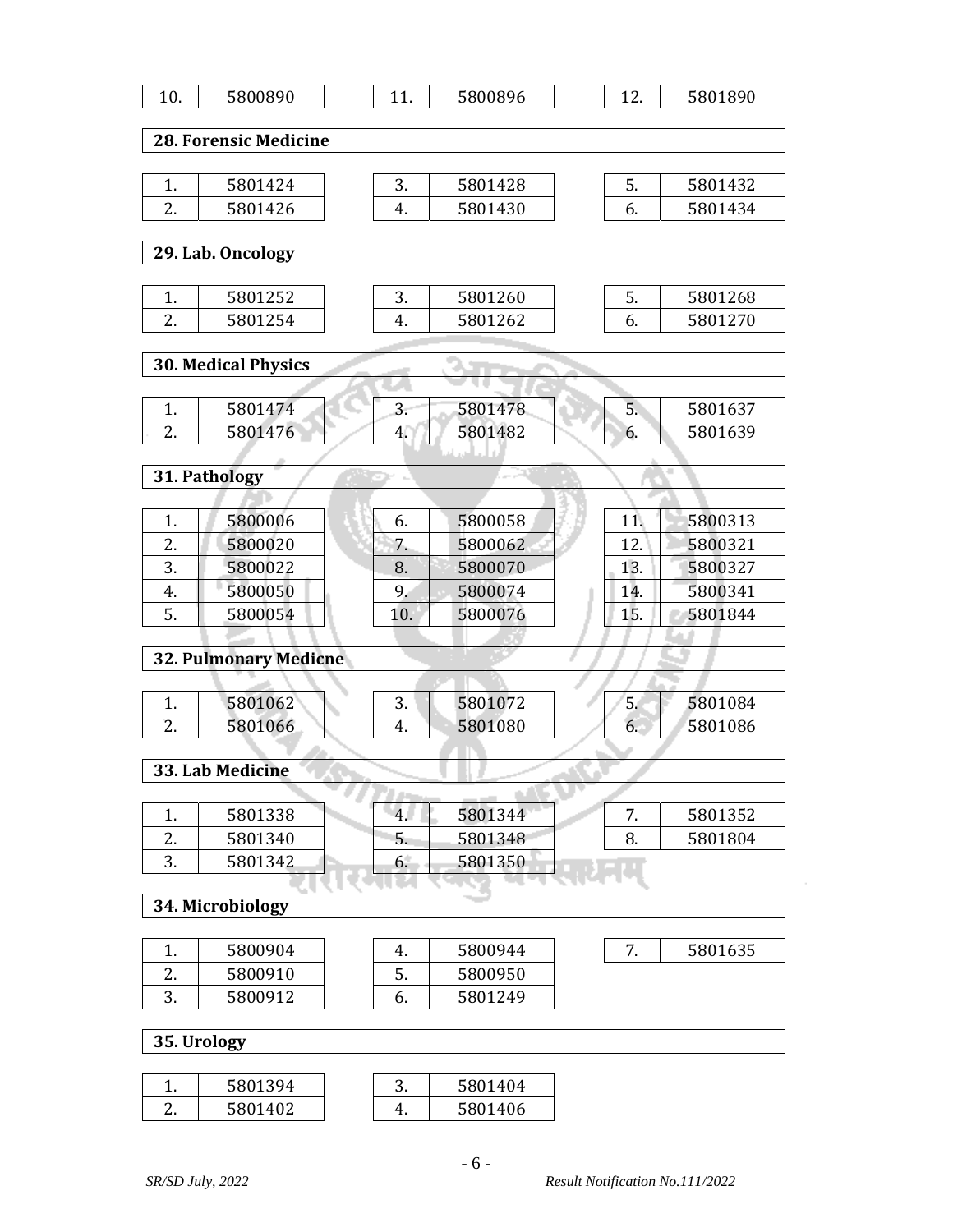## **36. Obstetrics & Gynaecology**

| 1.  | 5800562 |
|-----|---------|
| 2.  | 5800574 |
| 3.  | 5800578 |
| 4.  | 5800586 |
| 5.  | 5800594 |
| 6.  | 5800661 |
| 7.  | 5800663 |
| 8.  | 5800675 |
| 9.  | 5800677 |
| 10. | 5800681 |
| 11. | 5800691 |
| 12. | 5800693 |

| 5800697 |
|---------|
|         |
| 5800699 |
| 5800705 |
| 5800709 |
| 5800719 |
| 5800733 |
| 5800751 |
| 5800759 |
| 5800761 |
| 5800763 |
| 5800765 |
| 5800783 |
|         |

| 25. | 5800801 |
|-----|---------|
| 26. | 5800805 |
| 27. | 5800811 |
| 28. | 5800813 |
| 29. | 5800819 |
| 30. | 5800823 |
| 31. | 5800835 |
| 32. | 5800843 |
| 33. | 5801805 |
| 34. | 5801821 |
| 35. | 5801827 |
|     |         |

15. 5801395 16. 5801425 17. 5801431 18. 5801435 19. 5801822

#### **37. Ophthalmology** A

×.

| 1. | 5801261 |  |
|----|---------|--|
| 2. | 5801281 |  |
| 3. | 5801293 |  |
| 4. | 5801305 |  |
| 5. | 5801307 |  |
| 6. | 5801311 |  |
| 7  | 5801313 |  |

| 8.  | 5801317 |
|-----|---------|
| 9.  | 5801323 |
| 10. | 5801345 |
| 11. | 5801355 |
| 12. | 5801363 |
| 13. | 5801371 |
| 14. | 5801373 |
|     |         |

.

#### **38. Cardiology**

|               | 5801144 |
|---------------|---------|
| $\mathcal{L}$ | 5801146 |
| 3             | 5801150 |

| 4.  | 5801156 |
|-----|---------|
| .5. | 5801160 |
| h.  | 5801164 |

|   | 5801166 |  |  |  |
|---|---------|--|--|--|
| Զ | 5801168 |  |  |  |

### **39. Cardiac Thoracic & Vascular Surgery (CTVS)**

| 5801440<br>5801446<br>ັບ.<br>ັ<br>. . |         |    |         |    |         |
|---------------------------------------|---------|----|---------|----|---------|
|                                       |         |    |         |    | 5801452 |
| <u>.</u>                              | 5801442 | 4. | 5801448 | b. | 5801454 |

## **40. Surgery**

|            | 5800086 |
|------------|---------|
| 2.         | 5800092 |
| 3.         | 5800104 |
| 4.         | 5800124 |
| 5.         | 5800126 |
| $\epsilon$ | 5800144 |

|     | 5800152 |
|-----|---------|
| 8.  | 5800154 |
| 9.  | 5800160 |
| 10. | 5800162 |
| 11. | 5800172 |
| 12  | 5800174 |

| 13. | 5800182 |
|-----|---------|
| 14. | 5800186 |
| 15. | 5800196 |
| 16. | 5801585 |
| 17. | 5801870 |
|     |         |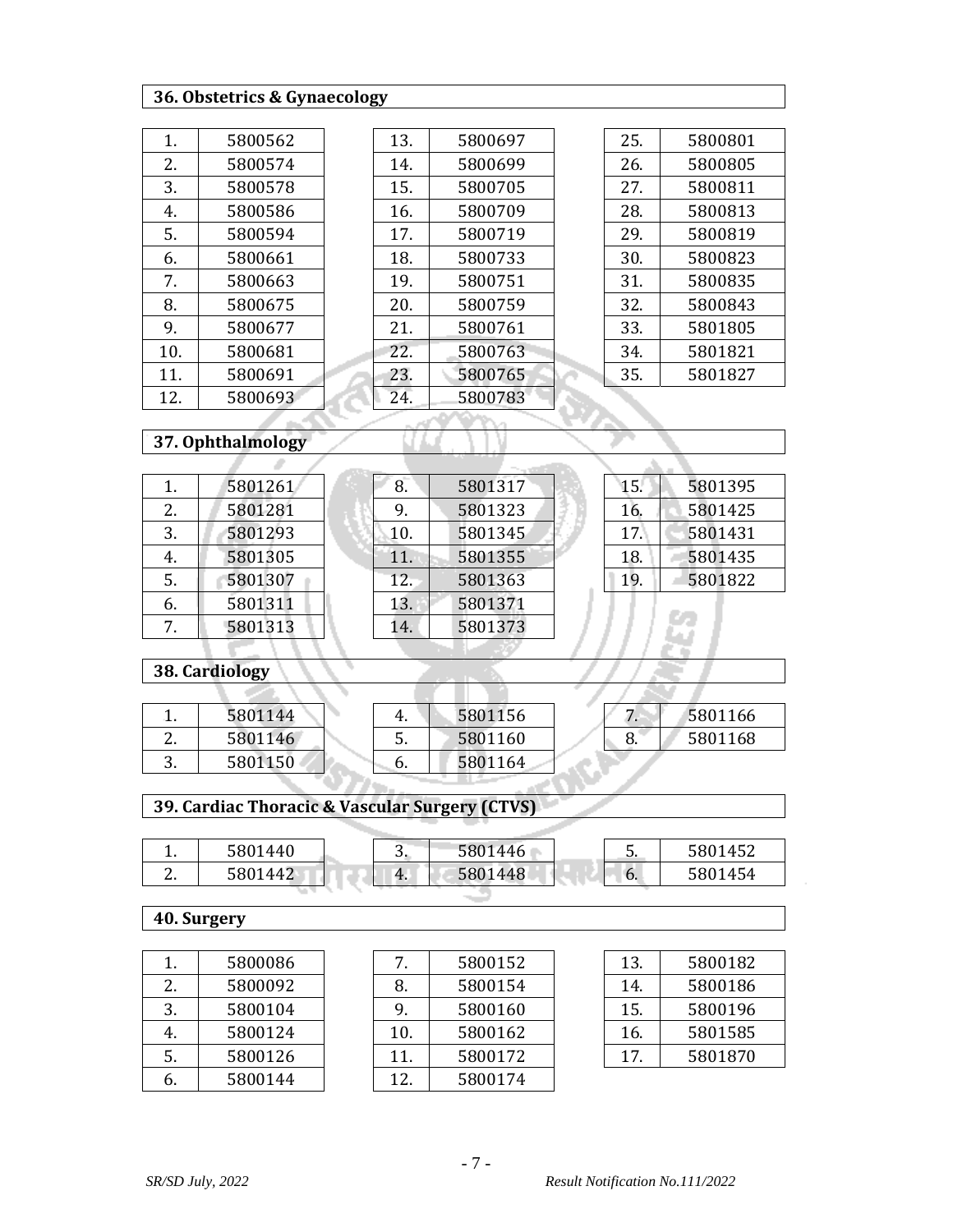#### **41. Surgery Trauma**

|               | 5801374 |
|---------------|---------|
| $\mathcal{L}$ | 5801376 |
| З.            | 5801378 |
|               | 5801380 |

| .5 | 5801382 |
|----|---------|
| 6. | 5801386 |
|    | 5801388 |
|    | 5801667 |

| q   | 5801772 |
|-----|---------|
| 10. | 5801774 |
| 11  | 5801776 |
|     |         |

9. 5801244 10. 5801808

û.

### **42. Plastic Surgery & Reconstructive Surgery**

|               | 5801222 |
|---------------|---------|
| $\mathcal{L}$ | 5801224 |
| 3.            | 5801230 |
|               | 5801232 |
|               |         |

| 5.           | 5801236 |
|--------------|---------|
| 6.           | 5801238 |
|              | 5801240 |
| $\mathbf{R}$ | 5801242 |
|              |         |

| 43. Anatomy |  |  |  |  |  |
|-------------|--|--|--|--|--|

1. 5801550 2. 5801552

| r<br>u |  |
|--------|--|
|        |  |

 **44. Biophysics**

|          | 5801496 | J. | 5801500 | ັ  | 5801816 |
|----------|---------|----|---------|----|---------|
| <u>.</u> | 5801498 | 4. | 5801502 | υ. | 5801886 |
|          |         |    |         |    |         |

 **45. Community Medicine**

|          | 5800654 | ч. | 5800664 |    | 5800678 |
|----------|---------|----|---------|----|---------|
| <u>.</u> | 5800658 | J. | 5800668 | o. | 5800887 |
| J.       | 5800660 | o. | 5800676 |    |         |

 **46. ENT**

| . .      | 5800322 | $-4.$ | 5800498 |    | 5800516 |
|----------|---------|-------|---------|----|---------|
| <u>.</u> | 5800326 | C.    | 5800502 | o. | 5800528 |
| ◡        | 5800480 | b.    | 5800514 |    | 5800556 |
|          |         |       |         |    |         |

# **47. Hospital Administration**

| <b>FONSE</b><br>5 I L<br>-150<br>. . |
|--------------------------------------|

1. 5801554 2. 5801657 3. 5801806

 **48. Surgical Oncology**

|    | 5801118 |
|----|---------|
| 2. | 5801120 |
| З. | 5801122 |
|    | 5801124 |
| 5. | 5801126 |

| 6.  | 5801128 |
|-----|---------|
|     | 5801136 |
| 8.  | 5801138 |
| q   | 5801140 |
| 10. | 5801142 |

| 11. | 5801640 |
|-----|---------|
| 12. | 5801646 |
| 13. | 5801692 |
| 14. | 5801694 |
| 15. | 5801696 |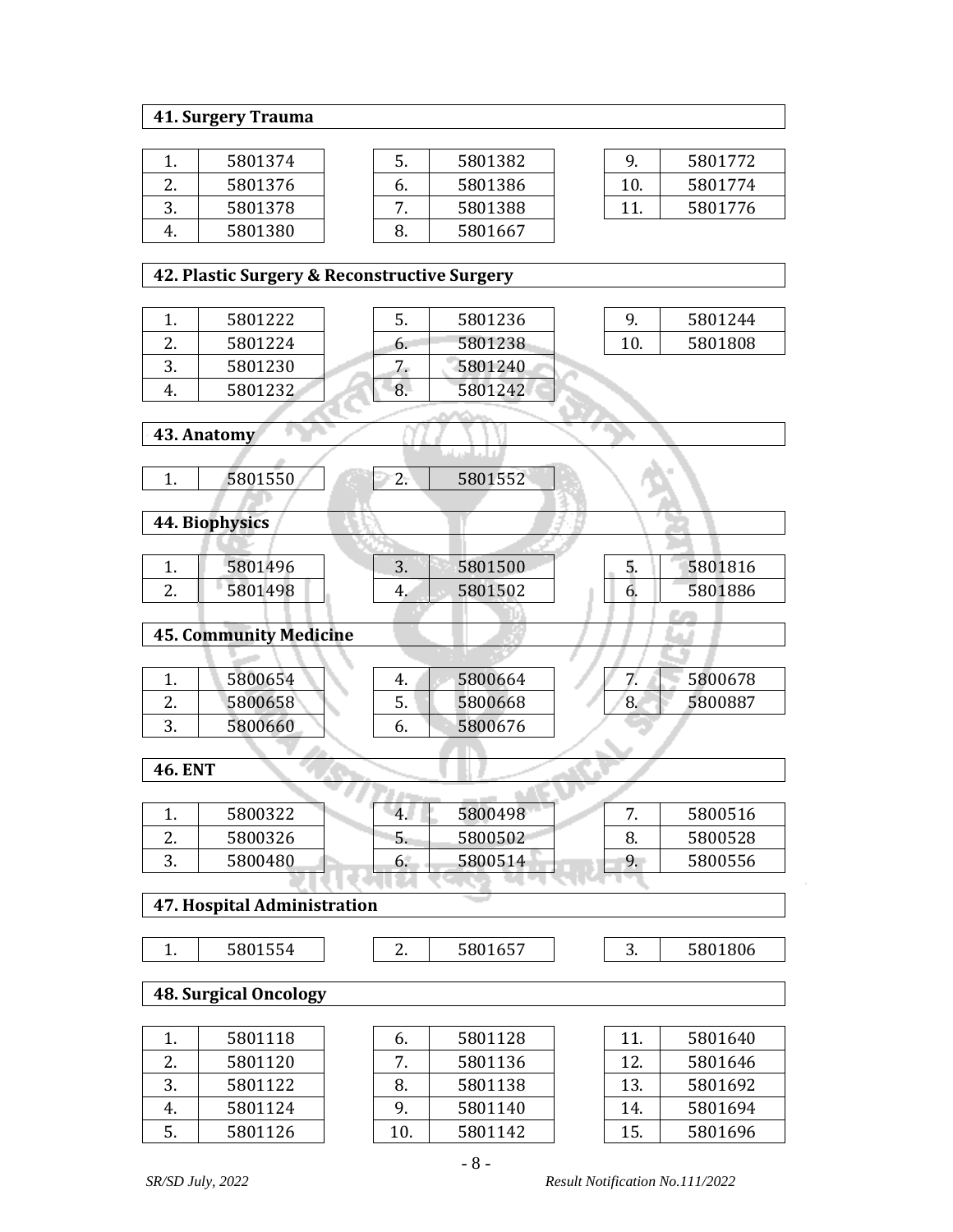#### **49. Transfusion Medicine**

| 5801358 |
|---------|
| 5801360 |

|  | 5801370 |
|--|---------|
|  | 5801669 |

5. 5801922

 **50. Psychiatry**

|    | 5800352 | 8.  | 5800392 | 15. | 5800643 |
|----|---------|-----|---------|-----|---------|
| 2. | 5800356 | 9.  | 5800605 | 16. | 5800645 |
| 3. | 5800360 | 10. | 5800617 | 17. | 5800649 |
| 4. | 5800362 | 11. | 5800621 | 18. | 5801700 |
| 5. | 5800368 | 12. | 5800635 | 19. | 5801704 |
| 6. | 5800378 | 13. | 5800637 | 20. | 5801845 |
| 7. | 5800380 | 14. | 5800639 |     |         |
|    |         |     |         |     |         |

 **51. Physiology**

|          | 5801532 | ັ. | 5801536 |
|----------|---------|----|---------|
| <u>.</u> | 5801534 |    | 5801538 |
|          |         |    |         |

 **52. Biochemistry**

|          | 5801026 | J. | 5801038 | .  | 5801780 |
|----------|---------|----|---------|----|---------|
| <u>.</u> | 5801030 | т. | 5801040 | v. | 5801782 |
|          |         |    |         |    |         |

| <b>53. Clinical Haematology</b>              |                                           |    |         |  |    |         |  |
|----------------------------------------------|-------------------------------------------|----|---------|--|----|---------|--|
| 5801578                                      |                                           |    |         |  |    |         |  |
| 54. Physical Medicine & Rehabilitation (PMR) |                                           |    |         |  |    |         |  |
|                                              |                                           |    |         |  |    |         |  |
|                                              | 5801526                                   | 3. | 5801846 |  | 5. | 5801850 |  |
| 2.                                           | 5801528<br>5801848<br>5801852<br>6.<br>4. |    |         |  |    |         |  |
|                                              |                                           |    |         |  |    |         |  |
| 55. Biotechnology                            |                                           |    |         |  |    |         |  |

1. | 5801574 | | 2. | 5801576

#### **IMPORTANT**

The total number of candidates eligible called for interviews are three times the number of advertised seats (but not less than 5 in any category or subject, if available) in the respective group for various categories. The Candidates qualifying under PWBD category are considered over and above the number of seats.

All Tie cases in merit have been called for interview.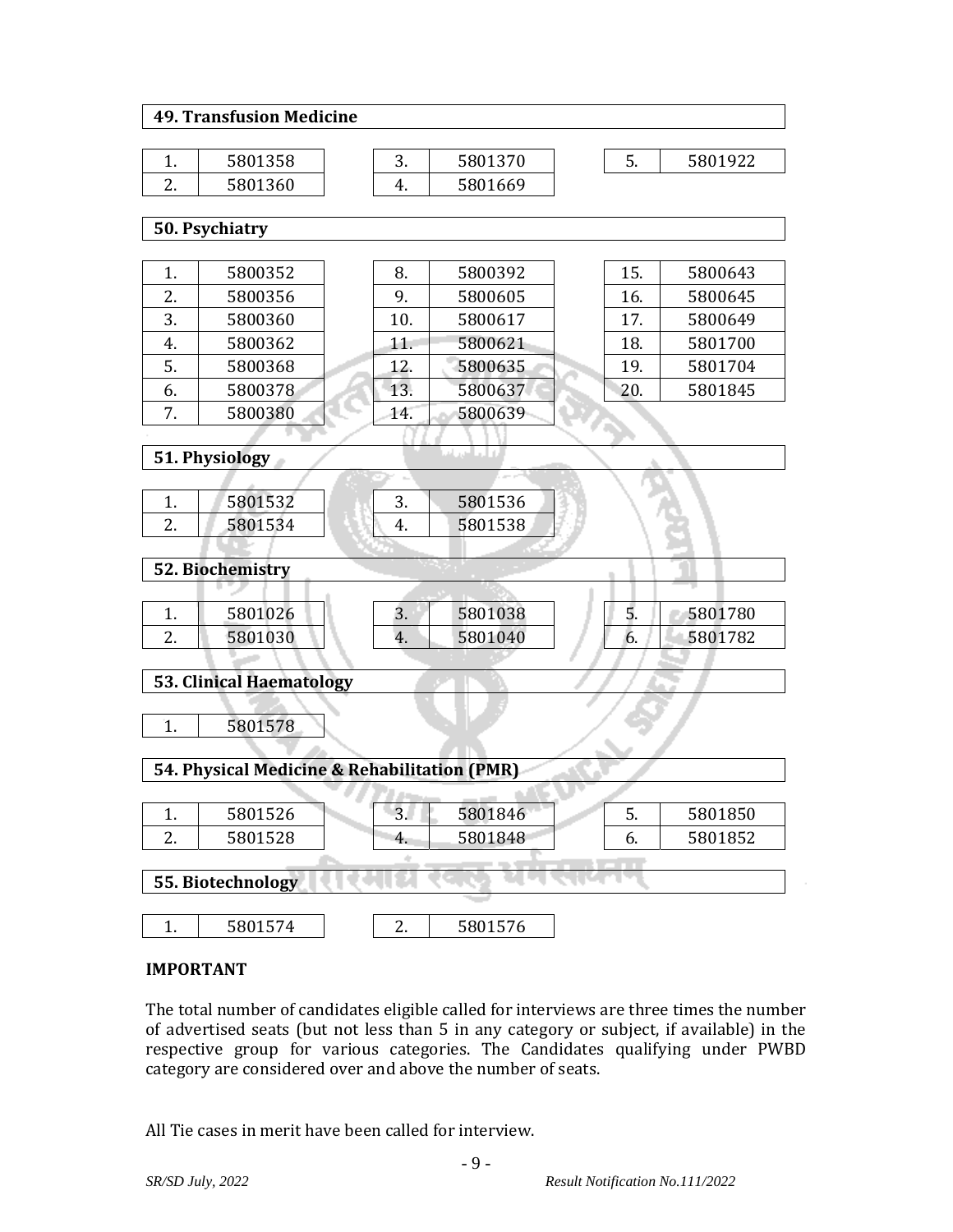The above result is PROVISIONAL and subject to the fulfillment of eligibility criteria as laid down in the Prospectus for recruitment to the post of Senior Residents/Senior Demonstrators for the tenure period (3 years) as per Govt. of India's Residency Scheme for the session July, 2022 at the AIIMS, New Delhi.

The candidature will be cancelled, if ineligibility is detected at any stage of selection process or during the tenure.

The Candidates are required to bring their all valid original certificates/degrees (alongwith one set of Photocopy) as mentioned in the Prospectus, at the time of interview for verification.

#### **SCHEDULE FOR INTERVIEWS (STAGE II)**

УD.

The following is the schedule of Interviews (Stage II) of the Recruitment Examinations for the post of Senior Resident / Senior Demonstrator

- Candidates will not be allowed to appear for the Interview without verification of the relevant documents/certificates mentioned in the Prospectus.
- Candidates must bring original certificates/degrees and other relevant documents (valid caste certificates in case of OBC, EWS, SC & ST) etc.
- **Candidates have to report for the interview at 8.45 AM sharp at LT-1/Conference Hall, Teaching Block, 1st Floor/J. L. Auditorium, AIIMS, New Delhi on the dates specified below. No candidate will be entertained after 10.00** AM.

| <b>S. No.</b> | Group                   | <b>Subject</b>                                           | Date & Time |
|---------------|-------------------------|----------------------------------------------------------|-------------|
| 1.            | 1                       | Anaesthesiology Pain Medicine & Critical Care            |             |
| 2.            | $\overline{2}$          | Onco.Anaesthesiology                                     |             |
| 3.            | 3                       | Palliative Medicine                                      |             |
| 4.            | $\overline{\mathbf{4}}$ | Cardiac-Anaesthesiology                                  |             |
| 5.            | 5                       | Neuro-Anaesthesiology                                    |             |
| 6.            | 6                       | Radio-Diagnosis and Interventional Radiology             |             |
| 7.            | 9                       | Orthopaedics                                             | 27.06.2022  |
| 8.            | 11                      | Prosthodontics (CDER)                                    | (8:45 A.M.) |
| 9.            | 12                      | Conservative & Endodontics (CDER)                        |             |
| 10.           | 13                      | Orthodontics (CDER)                                      |             |
| 11.           | 14                      | <b>Community Dentistry (CDER)</b>                        |             |
| 12.           | 15                      | Oral & Max. Surgery (CDER)                               |             |
| 13.           | 16                      | Critical & Intensive Care (Burn & Plastic Surgery Block) |             |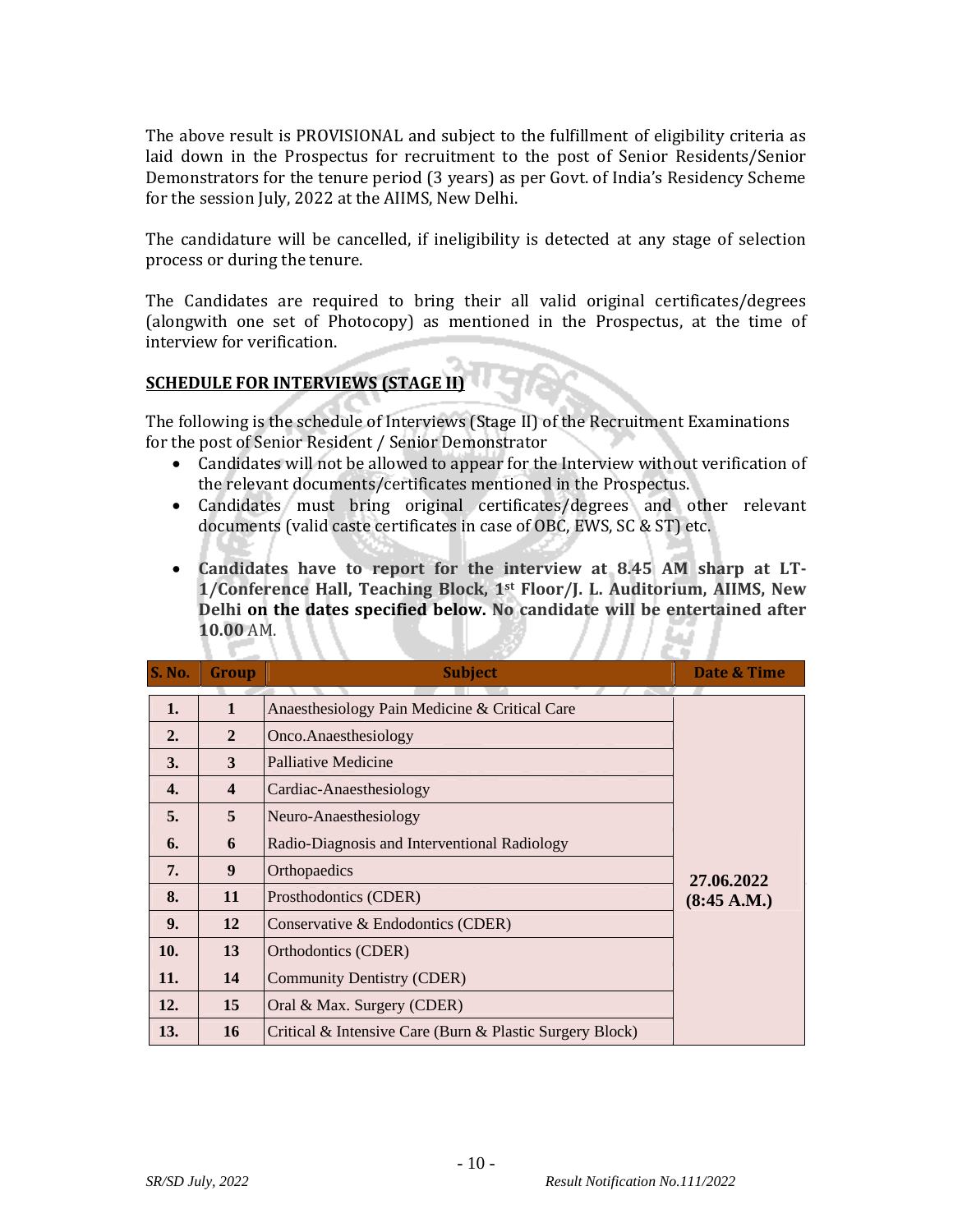| <b>S. No.</b>    | Group          | <b>Subject</b>                                        | Date & Time               |
|------------------|----------------|-------------------------------------------------------|---------------------------|
| 1.               | $\overline{7}$ | Cardiovascular Radiology & Endovascular Interventions |                           |
| 2.               | 8              | Neuroimaging & Interventional Neuro-Radiology         |                           |
| 3.               | 17             | <b>Medical Oncology</b>                               |                           |
| $\overline{4}$ . | 18             | <b>Radiation Oncology</b>                             |                           |
| 5.               | 19             | Medicine                                              |                           |
| 6.               | 20             | <b>Emergency Medicine</b>                             |                           |
| 7.               | 21             | <b>Medicine Trauma</b>                                |                           |
| 8.               | 22             | Rheumatology                                          |                           |
| 9.               | 23             | <b>Geriatric Medicine</b>                             |                           |
| 10.              | 24             | Neuro-Surgery                                         | 28.06.2022<br>(8:45 A.M.) |
| 11.              | 25             | Paediatrics                                           |                           |
| 12.              | 27             | Dermatology & Venereology                             |                           |
| 13.              | 28             | <b>Forensic Medicine</b>                              |                           |
| 14.              | 29             | Lab. Oncology                                         |                           |
| 15.              | 30             | <b>Medical Physics</b>                                |                           |
| 16.              | 31             | Pathology                                             |                           |
| 17.              | 32             | <b>Pulmonary Medicne</b>                              |                           |
| 18.              | 33             | <b>Lab Medicine</b>                                   |                           |
| 19.              | 34             | Microbiology                                          |                           |
|                  |                |                                                       |                           |

| S. No.       | Group | <b>Subject</b>                             | Date & Time               |
|--------------|-------|--------------------------------------------|---------------------------|
| 1.           | 35    | Urology                                    |                           |
| 2.           | 36    | Obstetrics & Gynaecology                   |                           |
| 3.           | 37    | Ophthalmology                              |                           |
| $\mathbf{4}$ | 38    | Cardiology                                 |                           |
| 5.           | 39    | Cardiac Thoracic & Vascular Surgery (CTVS) |                           |
| 6.           | 40    | Surgery                                    |                           |
| 7.           | 41    | <b>Surgery Trauma</b>                      |                           |
| 8.           | 42    | Plastic Surgery & Reconstructive Surgery   |                           |
| 9.           | 43    | Anatomy                                    | 29.06.2022<br>(8:45 A.M.) |
| 10.          | 44    | <b>Biophysics</b>                          |                           |
| 11.          | 45    | <b>Community Medicine</b>                  |                           |
| 12.          | 45    | <b>ENT</b>                                 |                           |
| 13.          | 47    | <b>Hospital Administration</b>             |                           |
| 14.          | 48    | <b>Surgical Oncology</b>                   |                           |
| 15.          | 49    | <b>Transfusion Medicine</b>                |                           |
| <b>16.</b>   | 50    | Psychiatry                                 |                           |
| 17.          | 51    | Physiology                                 |                           |